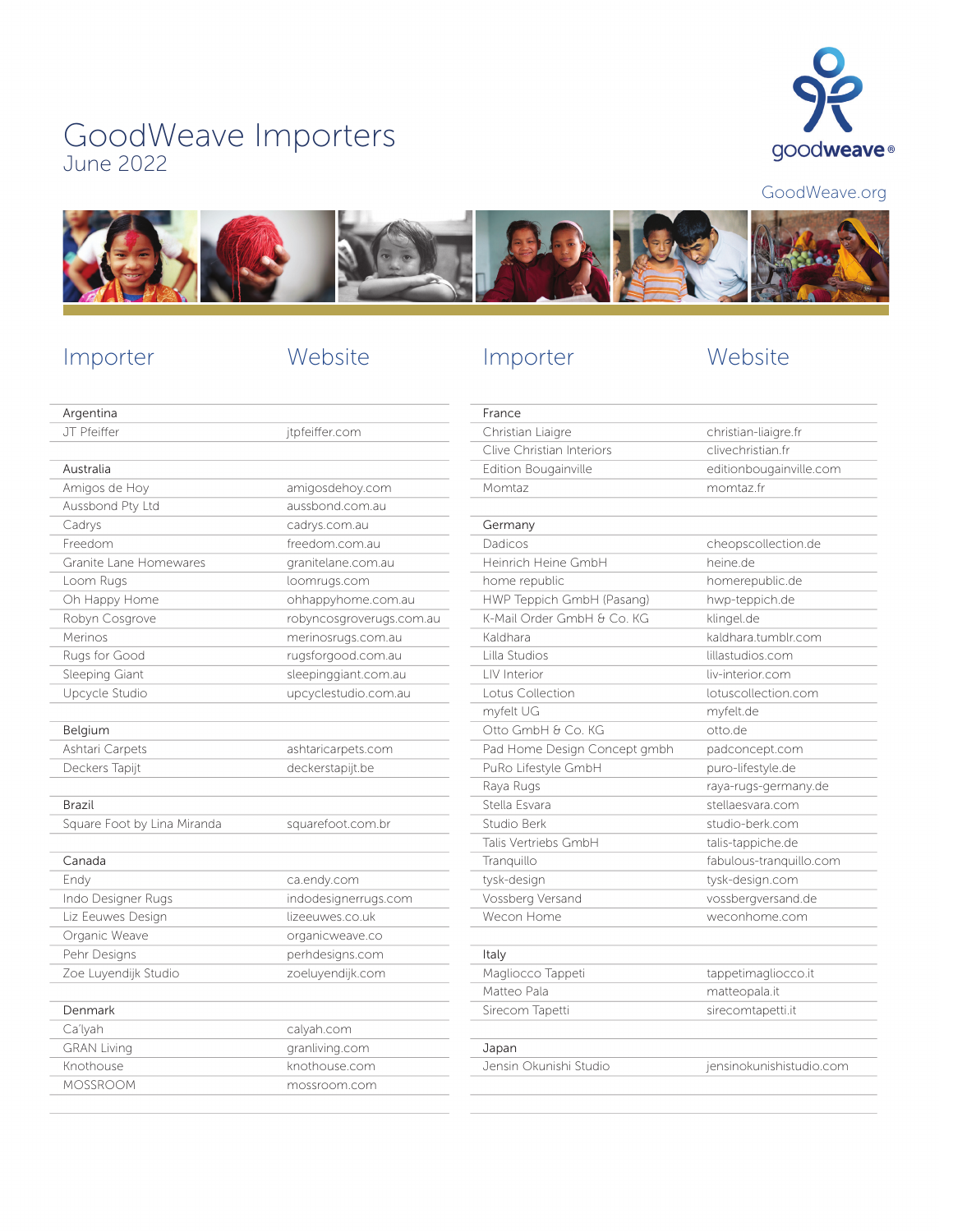## Importer Website

| Korea                     |                            |
|---------------------------|----------------------------|
| Kolatech Inc              | kolatech.co.kr             |
|                           |                            |
| Mexico                    |                            |
| Biyuu                     | biyuu.mx                   |
|                           |                            |
| New Zealand               |                            |
| Bremworth                 | bremworth.co.nz            |
| Mulberi                   | furtex.co.nz               |
| Nodi                      | nodirugs.com               |
|                           |                            |
| The Netherlands           |                            |
| Maison Deux               | maisondeux.com             |
|                           |                            |
| Russia                    |                            |
| A&G Rugs                  | ag-rugs.ru                 |
|                           |                            |
| Sweden                    |                            |
| ÄNG Studios               | angstudios.se              |
| byHenzel                  | byhenzel.com               |
| Makeda Rugs               | makedarugs.com             |
|                           |                            |
| Switzerland<br>Cloak      | cloak.ch                   |
|                           |                            |
| United Kingdom            |                            |
| A Rum Fellow              | arumfellow.com             |
| Bazaar Velvet             | bazaarvelvet.com           |
| Change Space              | changespace.co             |
| Charlene Mullen           | charlenemullen.com         |
| Deirdre Dyson             | deirdredyson.com           |
| Emma Mellor Handmade Rugs | emmamellorhandmaderugs.com |
| Floor Story               | floorstory.co.uk           |
| Jacaranda Carpets         | jacarandacarpets.com       |
| Knot Collective           | knotcollective.com         |
| Laguna Rugs               | lagunarugs.com             |
| <b>LAND Rugs</b>          | landrugs.com               |
| Lindsey Lang Design Ltd.  | lindseylang.co.uk          |
| Matthew Wailes            | matthewwailes.com          |
| Namaste UK Ltd            | namaste-uk.com             |
| Neptune Europe Ltd.       | neptune.com                |
| Niki Jones                | nikijones.com              |
| Rug Artisan               | rugartisan.co.uk           |
| Rug Maker                 | rug-maker.com              |
| The Romo Group            | romo.com                   |
| The Rug Company           | therugcompany.com          |
| The Rug Tailor            | therugtailor.com           |
| Second Nature Online      | secondnature.co.uk         |
| Sonya Winner              | sonyawinner.com            |
| Strandz London            | strandz.co                 |
| Tania Johnson Design      | taniajohnsondesign.com     |
| Tashi Murik               | tashimurik.co.uk           |

## Importer Website

### Wendy Morrison Design wendymorrisondesign.com Woven Floors wovenfloors.com Ukraine PupchaKilim etsy.com/shop/PupchaKilim United States 4Favorites 4favoritesrugs.com Abstract Road, LLC abstractroad.com Alicia D. Keshishian Carpets acarpets.com Amy Helfand amyhelfand.com Anji Mountain anjimountain.com Ariana Rugs Inc. **Arianarugs.com** Art Palace US, LLC article artpalaceexpo.com Asha Carpets ashacarpets.com Bespoke Tibetan Carpets bespoketibetancarpets.com BravinLee Programs LLC bravinlee.com Casa Amarosa casaamarosa.com Catherine Bertulli Coming Soon Classic Fever, LLC (Vaheed Taheri) vaheedtaheri.com Classic Rug Collection Inc. classicrug.com Company C Inc. companyc.com Crosby Street Studios crosbystreetstudios.com Diane Paparo Studio dpstudiousa.com ecoFiber Custom Rugs ecofibercustomrugs.com elson & company elsoncompany.com emma gardner design LLC emmagardnerdesign.com eye heart hand exercise the eyehearthand.earth Fab Habitat fabhabitat.com Grund America LLC grundamerica.com Guildcraft Carpets **Guildcraftcarpets.com** High Country Rugs highcountryrugs.com Inigo Elizalde Rugs inigoelizalderugs.com Interior Resources intre.biz J.S. Hurd Design jshurddesign.com Julie Dasher Rugs juliedasherrugs.com Kaja Gam Design kajagamdesign.com Khawachen/Innerasia innerasiarugs.com Kismet Fine Rugs kismetrugs.com Kooches LLC kooches.com Landry & Arcari landryandarcari.com Lapchi lapchi.com Lindstrom Rugs and Lindstromrugs.com Liza Phillips Design lizaphillipsdesign.com Loloi loloirugs.com Lucy Tupu **lucytupu.com** Ma Wovens **Manufacture Manufacture Manufacture Manufacture Manufacture Manufacture Manufacture Manufacture Manufacture Manufacture Manufacture Manufacture Manufacture Manufacture Manufacture Manufacture Manufacture Manufac** Madeline Weinrib madelineweinrib.com Merida meridiameridian.com Miller Davis Group davisrugs.com Modern Archive LLC modernarchive.net